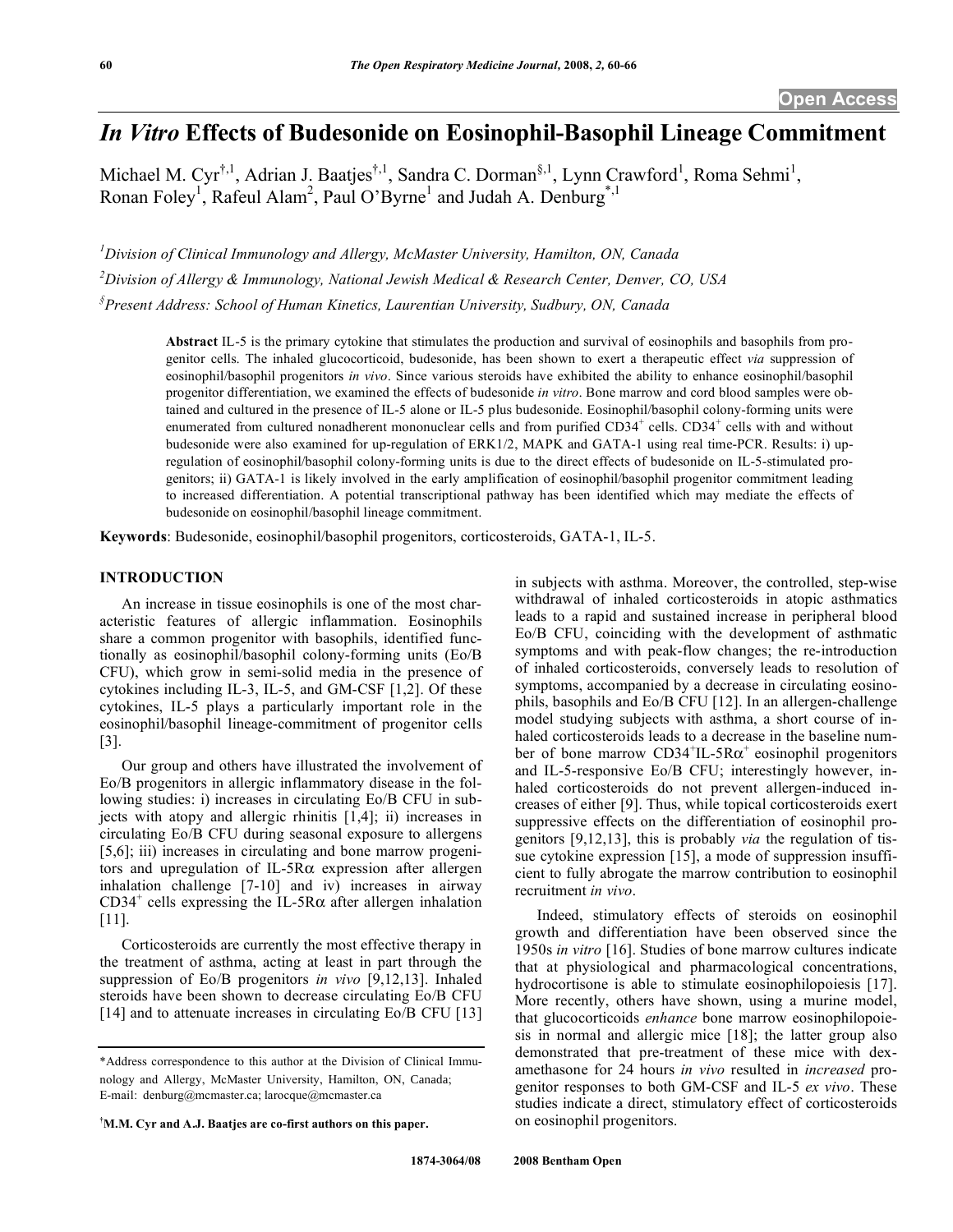#### *In Vitro Effects of Budesonide on Eosinophil-Basophil Lineage Commitment The Open Respiratory Medicine Journal, 2008, Volume 2* **61**

 Corticosteroids have revolutionized the treatment of asthma and their anti-inflammatory effects are exerted through multiple pathways. Perhaps *because* of their significant effectiveness, researchers have only recently begun examining the potential *limitations* of corticosteroids in the treatment of asthma. The ability of corticosteroids to prevent airway remodeling is conflicting [19] and recently it has been demonstrated in a murine model of asthma, that corticosteroids are not only unable to prevent mucosal sensitization but may indeed enhance the allergic response upon allergen rechallenge [20].

 In this study, we examine the *in vitro* effects of a clinically active, topical corticosteroid, budesonide (BUD), on Eo/B CFU formation. We show evidence for enhancement of IL-5-mediated eosinophil growth and differentiation, and suggest an effect on the Eo/B lineage-specific transcription factor, GATA-1, as a possible explanation for this enhancement.

# **MATERIALS AND METHODS**

 This study was approved by the Hamilton Health Sciences/McMaster University Faculty of Health Sciences Research Ethics Board, and subjects provided written informed consent to participate.

#### **Collection and Processing of Bone Marrow**

 Bone marrow aspirates (2-3 ml) were collected by a hematologist, from the iliac crest of human subjects using a bone marrow aspiration needle (16 x 2 inches; Sherwood Medical, St. Louis, Mo), into a 10ml syringe containing 1ml of sterile heparin (1000 Units/ml; Sigma Chemical Co., St. Louis, MO). Bone marrow was then transferred to a 50ml Falcon tube and diluted to 50ml with McCoy's 5A (Gibco, New York, USA).

# **Collection and Processing Cord Blood Cells**

 Cord blood was collected in a 60ml syringe containing 2ml of sterile heparin (1000 Units/ml; Sigma-Aldrich, Oakville, Canada). Red blood cells were sedimented with 1% Dextran (Sigma-Aldrich) at 37°C for 30 minutes and white cells were removed and diluted 1:1 with McCoy's 5A (Gibco).

### **Non-Adherent Mononuclear Cell Isolation**

 White cells were layered over Accuprep (Accurate Chemical and Scientific Corp., New York, USA) and subjected to density gradient separation (2000rpm for 20 minutes at room temperature). Mononuclear cells were removed and washed (1500 rpm for 10 minutes at room temperature) in McCoy's 5A (Gibco). After washing, cells were resuspended in McCoy's 5A supplemented with 15% FBS (Sigma-Aldrich), 1% Penicillin-Streptomycin (Gibco) and 1% 2-ME, and incubated at 37 $\rm{^{\circ}C}$  and 5%  $\rm{CO_{2}}$  in a plastic flask (Corning Inc., New York, USA) for 2 hours at  $1x10^6$ mononuclear cells/ml. The remaining non-adherent mononuclear cells (NAMNC) were collected and washed.

# **CD34<sup>+</sup> Progenitor Cell Isolation**

 CD34<sup>+</sup> progenitor cells were isolated from NAMNC using a CD34 progenitor cell isolation kit (Miltenyi Biotec, Auburn, CA) *via* indirect labeling and positive selection techniques [21]. NAMNC were washed once in cold magnetic activated cell sorting (MACS) buffer and then resuspended in cold MACS buffer. NAMNC were incubated with a blocking antibody and primary anti-CD34 (QBEND/10 epitope) hapten-conjugated antibody for 15 minutes at 4°C. Cells were then washed once and resuspended in cold MACS buffer. NAMNC were then magnetically labeled *via* incubation with a secondary anti-hapten Microbead conjugated antibody. Labeled cells were then washed, re-suspended and then run through a MS column using the MiniMACS system (Miltenyi Biotec). The positive fraction was eluted in McCoy's  $3^+$ . The total number of CD34<sup>+</sup> cells was determined by performing a cell count using a hemocytometer (Neubauer Chamber, Hausser Scientific).

# **Methylcellulose Colony Assays**

 Methylcellulose colony assays for bone marrow and cord blood (CB) Eo/B CFU were performed as previously described using peripheral blood [4]. Bone marrow NAMNC were cultured at  $2.5 \times 10^5$  cells per 35 x 10-mm tissue culture dish (Falcon Plastics, Oxnard, CA) with IL-5 (10ng/ml) (Pharmingen, Markham, ON, Canada)  $\pm$  BUD (10<sup>-8</sup>-10<sup>-7</sup>) (AstraZeneca, Lund, Sweden). Cells were cultured in 0.9% methylcellulose (Sigma) with Iscove's modified Dulbecco's medium (Gibco) and 20% fetal bovine serum supplemented with 1% penicillin-streptomycin and 5 x  $10^{-5}$  M 2mercaptoethanol. CB CD34<sup>+</sup> cells were cultured at 8 x  $10^3$ per 35 x 10-mm tissue culture dish in the presence of IL-5 (1  $ng/ml$   $\pm$  BUD (10<sup>-9</sup>-10<sup>-7</sup>).

Cultures were incubated for 14 days at 37  $\degree$ C and 5%  $CO<sub>2</sub>$ . Day 14 Eo/B type granulocyte colonies (>40 cells) were enumerated in two replicate methylcellulose plates under inverted light microscopy and expressed as Eo/B CFU per cells plated. The Eo/B colonies were identified by morphology as tight, granulated, round, refractile cell aggregations [1,22].

# **Flow Cytometric Specific Mean Fluorescence Intensity (sMFI) Assay of CB CD34<sup>+</sup> Cells**

Isolated  $CD34<sup>+</sup>$  cells were stimulated with IL-5 (1 ng/ml) alone, or IL-5 (1 ng/ml) with BUD ( $10<sup>8</sup>M$ ), and incubated in RPMI complete  $(10^6 \text{ cells/ml}$ ; Gibco) in plastic flasks for 24 hours at 37 $\degree$ C and 5% CO<sub>2</sub>. After stimulation, CB CD34<sup>+</sup> cells were stained and analyzed by flow cytometry as previously described [10]. Briefly, cells were washed with cold  $0.1\%$  PBS/NaN<sub>3</sub> solution (PBS containing  $0.1\%$  NaN<sub>3</sub> and 0.5% BSA; Sigma). A minimum 50 x  $10^3$  CD34<sup>+</sup> cells per tube were stained with saturating amounts of biotinylated anti-IL-5R $\alpha$  (Roche Laboratories, Ghent, Belgium) or biotinylated  $IgG_1$  isotype control antibodies (Becton Dickinson, Mississauga, Ontario, Canada) for 30 minutes at 4°C. The cells were then washed and stained with streptavidinconjugated Cychrome (Becton Dickinson), along with saturating concentrations of anti-CD45 FITC (Becton Dickinson) and anti-CD34-PE (Becton Dickinson) in a final volume of 100 μl of 0.1% PBS/NaN<sub>3</sub> solution for 30 minutes at 4°C. Cells were then washed and fixed in 500 μl of PBS containing 1% paraformaldehyde (Sigma). Stained cells were stored in the dark at 4°C until ready for analysis. Stained cells were analyzed using a FACScan flow cytometer (Becton Dickinson Instrument Systems, BDIS, Mississauga, Canada). Each measurement contained 30,000 events and subsequent analy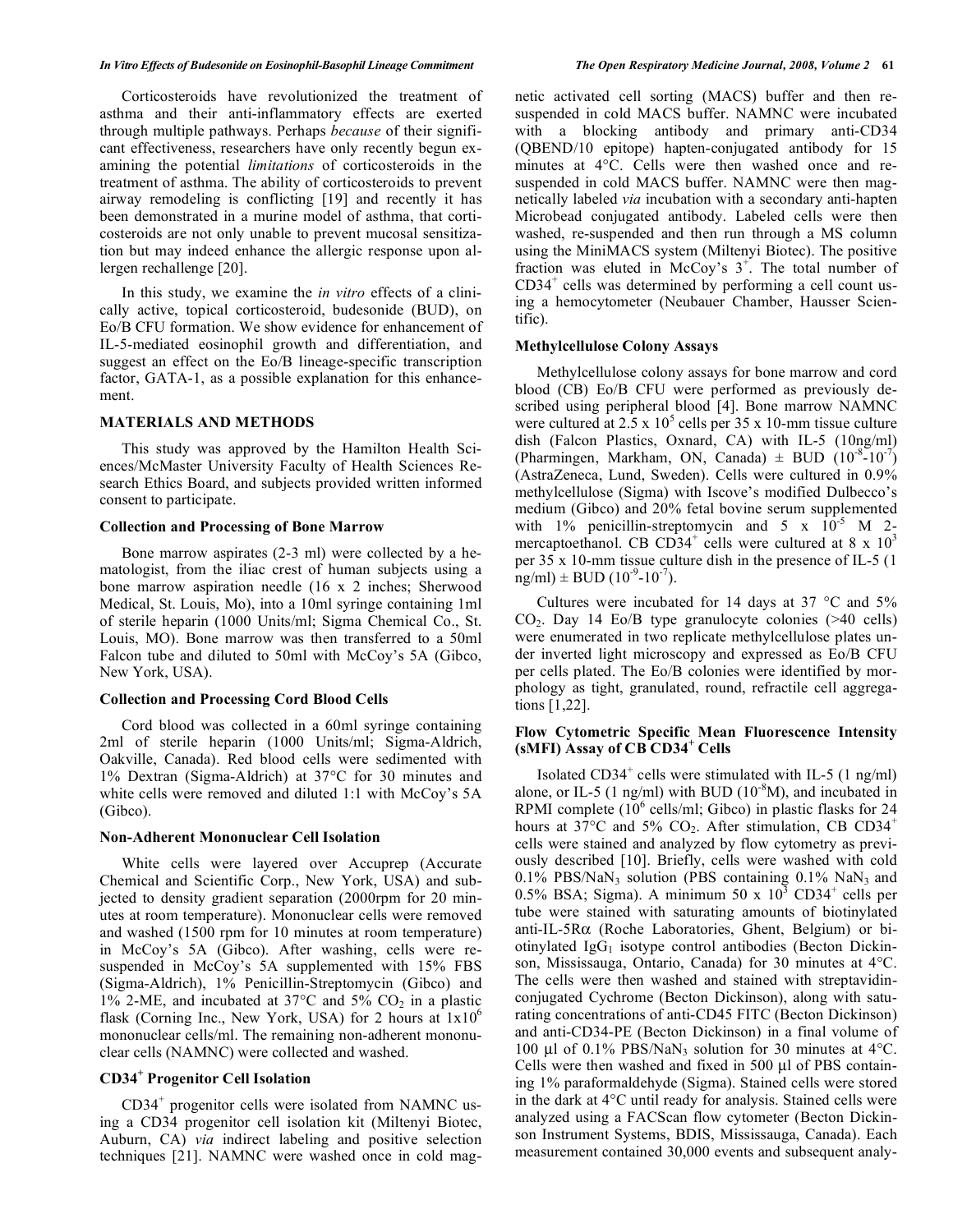sis of the acquired data was performed using the PC lysis software (BDIS). The sMFI of the IL-5R $\alpha$  was obtained by subtracting the MFI of the isotype control from the MFI for the IL-5R $\alpha$  for both stimulated and unstimulated samples.

#### **Signal Molecule Activation Assay**

Stimulated and un-stimulated bone marrow  $CD34<sup>+</sup>$  cells were lysed in RIPA buffer (50 mM Tris-HCl (pH 7.4), 150 mM NaCl, 1 mM EGTA, 0.25% sodium-deoxycholate, 1 μM PMSF,  $1 \mu M$  Na<sub>3</sub>VO<sub>4</sub>, 1 mM NaF, 0.7% Triton X-100, and 1 μg/ml of aprotinin, leupeptin, and pepstatin). Immunoprecipitation and Western blotting assays were performed as previously described [23]. Briefly, cell lysates were passed through a 26-gauge needle several times and detergentinsoluble materials were removed *via* centrifugation at 4°C and 12,000 x g. The protein concentration was then determined using a bicinchoninic acid assay (Pierce, Rockford, IL). Cell lysates were then immunoprecipitated with anti-p38 MAPK or anti-ERK 1/2 antibodies (Santa Cruz Biotechnology, Santa Cruz, CA) and subsequently resolved on an SDS-PAGE for analysis. The immunoprecipitate was then Western blotted with the anti-phosphotyrosine antibody (Upstate Biotechnology, Lake Placid, NY) to obtain a measure of the activation, as measured through phosphorylation, of p38 MAPK and ERK 1/2.

# **Cell Stimulation**, **RNA Extraction and Reverse Transcription**

CB NAMNC were incubated at  $1x10^6$  NAMNC cells/ml in 100 x 20mm culture plates (Falcon Plastics, New Jersey, USA) at  $37^{\circ}$ C,  $5\%$  CO<sub>2</sub> in the presence or absence of recombinant human IL-5 (1ng/ml) with or without  $10^{-8}$ M BUD at varying time points. After stimulation, ice cold PBS was added, and cells were pelleted in a 15ml centrifuge tube (Sarstedt) at 1500rpm for 5 minutes at 4°C. The supernatant was poured off and RNA extracted using the Qiagen RNeasy mini-kit protocol for animal cells (Qiagen, Mississauga, Canada). Isolated RNA was treated with DNA-free (Ambion Inc., Canada), and the amount and purity determined using UV spectrophotometry (Ultrospec 2000, Fisher Scientific, Toronto, Canada). Two μg of total RNA from each condition was reverse transcribed using Oligo (dT) primers (StrataScript First-Strand Synthesis System, Stratagene, La Jolla, California, USA), and resulting cDNA diluted 1:5 with UltraPure distilled water (Gibco).

# **Quantitative Real-Time PCR (Q-PCR)**

 Real-time PCR was carried out using the MX4000 machine (Stratagene), with SYBR Green chemistry (Stratagene) and run as a comparative quantitation experiment with GATA-1 primers (Search LC, Heidelberg, Germany). Positive and no-template controls, and the normalizing gene GAPDH (IDT, Iowa, USA) forward 5'- GAGTCAACG-GATTTGGTGT–3', reverse GATTTTGG- AGGGACTCG 3' were included with Human Reference Total RNA (Stratagene) used as a standard. Q-PCR reactions were set up as follows: 4ng cDNA was added to 12.5 μl 2x SYBR Green Master Mix, 100nM of forward and reverse primers and 30nM reference dye, giving a final volume of 25 μl. PCR cycles were 10 minutes at 95°C and 40 amplification cycles (95°C for 30 seconds and 55°C for 30 seconds). Target genes were confirmed using northern blot analysis, and the fold increase in GATA-1 gene expression between un-stimulated and stimulated cells was determined using the  $2^2\Delta\Delta Ct$ method [24].

#### **Statistics**

 All summary statistics are expressed as the mean ± SEM. For colony data, the mean colony counts are represented as the mean change from baseline (baseline was characterized as IL-5 alone). Group mean comparisons were performed on the absolute numbers using repeated measures analysis of variance (ANOVA). Statistical significance was assumed at a P value of less than 0.05. GATA-1 mRNA expression is reported as mean GATA-1 fold increases of  $\triangle\triangle C$ t of cells stimulated with IL-5 over un-stimulated cells. Comparisons between groups were made with ANOVA.

# **RESULTS**

# **The Effects of BUD on IL-5-Responsive BM NAMNC**

The addition of BUD at concentrations of  $10^{-9}M$  to  $10^{-7}M$ caused a significant increase in IL-5-responsive Eo/B-CFU, compared to IL-5 alone (p<0.001) (Fig. **1**). In addition, preincubation of bone marrow cells with BUD (10-9M) *prior* to the addition of IL-5 also increased the number of Eo/B-CFU, compared to diluent control (p<0.0001) (data not shown).



**Fig. (1).** The effect of BUD on IL-5 stimulated bone marrow NAMNC. Error bars represent SEM ( $N=34$ ) (\*\* p < 0.001).

# **The Effects of BUD on IL-5- Responsive CB CD34<sup>+</sup> Progenitors**

The addition of BUD, at concentrations of  $10^{-9}M$  to 10-7M caused an increase in IL-5-responsive Eo/B CFU compared to IL-5 alone reaching statistical significance at 10-8M (p<0.001) (Fig. **2**).

# The Effects of BUD on the IL-5R $\alpha$  Intensity Expression **on CB-Derived CD34<sup>+</sup> Progenitor Cells and Bone Marrow NAMNC**

 The addition of BUD had no effect on the expression of IL-5R $\alpha$  on CB-derived CD34<sup>+</sup> cells or bone marrow NAMNC, as measured by flow cytometry (data not shown).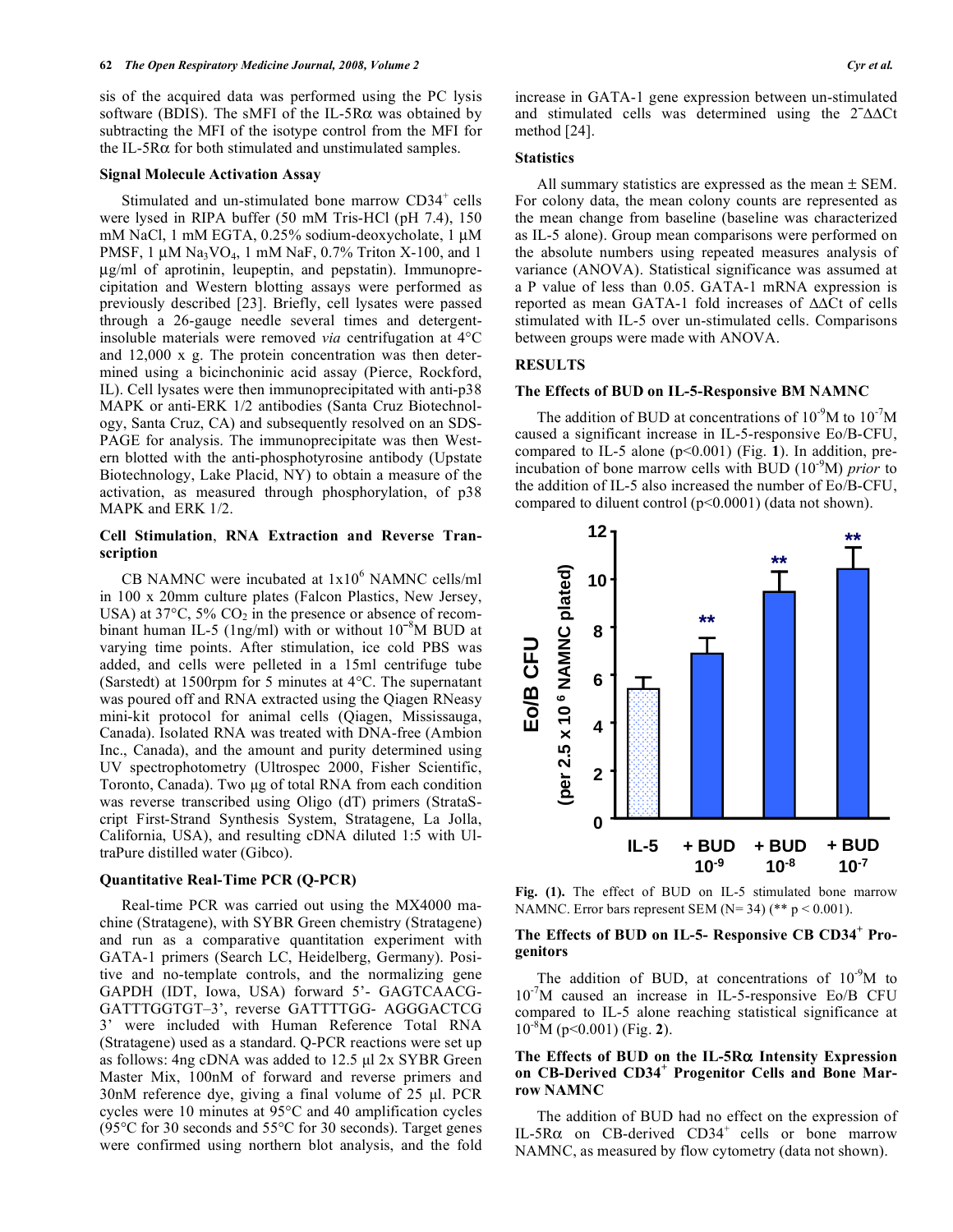

**Fig. (2).** The effect of BUD on IL-5 stimulated CB-derived CD34+ progenitor cell differentiation. Error bars represent SEM (N=8)  $(*p < 0.001).$ 

# **The Effects of BUD on IL-5-Transduced Activation of the Signaling Molecules p38 and ERK 1/2 Using Bone Marrow-Derived CD34<sup>+</sup> Progenitor Cells**

The addition of BUD at concentrations of  $10^{-8}M$  was shown to have no effect in either stimulating or inhibiting signal molecule activation, transduced *via* IL-5 interaction with IL-5R $\alpha$  (N=3). Western blot analysis showed that phosphorylation of ERK 1/2 was detected in only one out of three samples stimulated with IL-5 at a concentration of 1ng/ml (lane 9, Fig. **3a**).

The addition of BUD, at a concentration of  $10^{-8}M$ , was shown to have no effect on the phosphorylation of ERK 1/2 in any of the three samples (lanes 4, 7 and 10; Fig. **3a**). Western blot analysis indicated that p38 MAPK was activated in only one of the three samples stimulated with IL-5 at a concentration of 1 ng/ml (lane 6, Fig. **3b**).

# **The Effect of BUD on GATA-1 mRNA Expression**

 IL-5 alone induces GATA-1 up-regulation in CB NAMNC, which peaks at 48 hours post-stimulation, with a 12.3 fold  $(\pm 4.3)$  increase from baseline. The addition of BUD at a concentration of  $10^{-8}$ M resulted in an early enhancement of GATA-1 expression at 4 hours, with a fold increase of 11.5 ( $\pm$ 6.8), followed by an inhibitory effect at 8 hours  $(3.2\pm1.3)$ , returning to baseline levels at 24 hours  $(2.4\pm1.0)$ . All results are in comparison to un-stimulated CB cells (Fig. **4**).

# **DISCUSSION**

 Topical corticosteroids are currently the gold standard of therapy for the treatment of allergic diseases such as asthma and allergic rhinitis. They have potent effects *in vivo*, exerting their effects on a wide array of cell types, including Eo/B progenitors, which produce the predominant effector cell in allergic inflammation.



**Fig. (3).** (**a**) The effect of BUD on the phosphorylation of ERK1/2. Bone marrow CD34<sup>+</sup> cells were stimulated with IL-5 in the presence or absence of BUD  $(10^{-8}M)$ . Western blot using anti-ERK antibodies show that there is phosphorylation in sample three only (lane 9) and BUD has no effect (lane 10). (**b**) The effect of BUD on the phosphorylation of  $p38$  MAPK. Bone marrow CD34<sup>+</sup> cells were stimulated with IL-5 in the presence or absence of BUD  $(10^{-8}M)$ . Western blot using anti-p38 antibodies show that there is phosphorylation in sample two only (lane 6) and BUD has no effect (lane 7).



**Fig. (4).** Effect of BUD on IL-5-stimulated GATA-1 expression. The graph summarizes the kinetics of GATA-1 expression in IL-5 stimulated CB hemopoietic progenitors. The effect of BUD on GATA-1 is shown in hatched bars.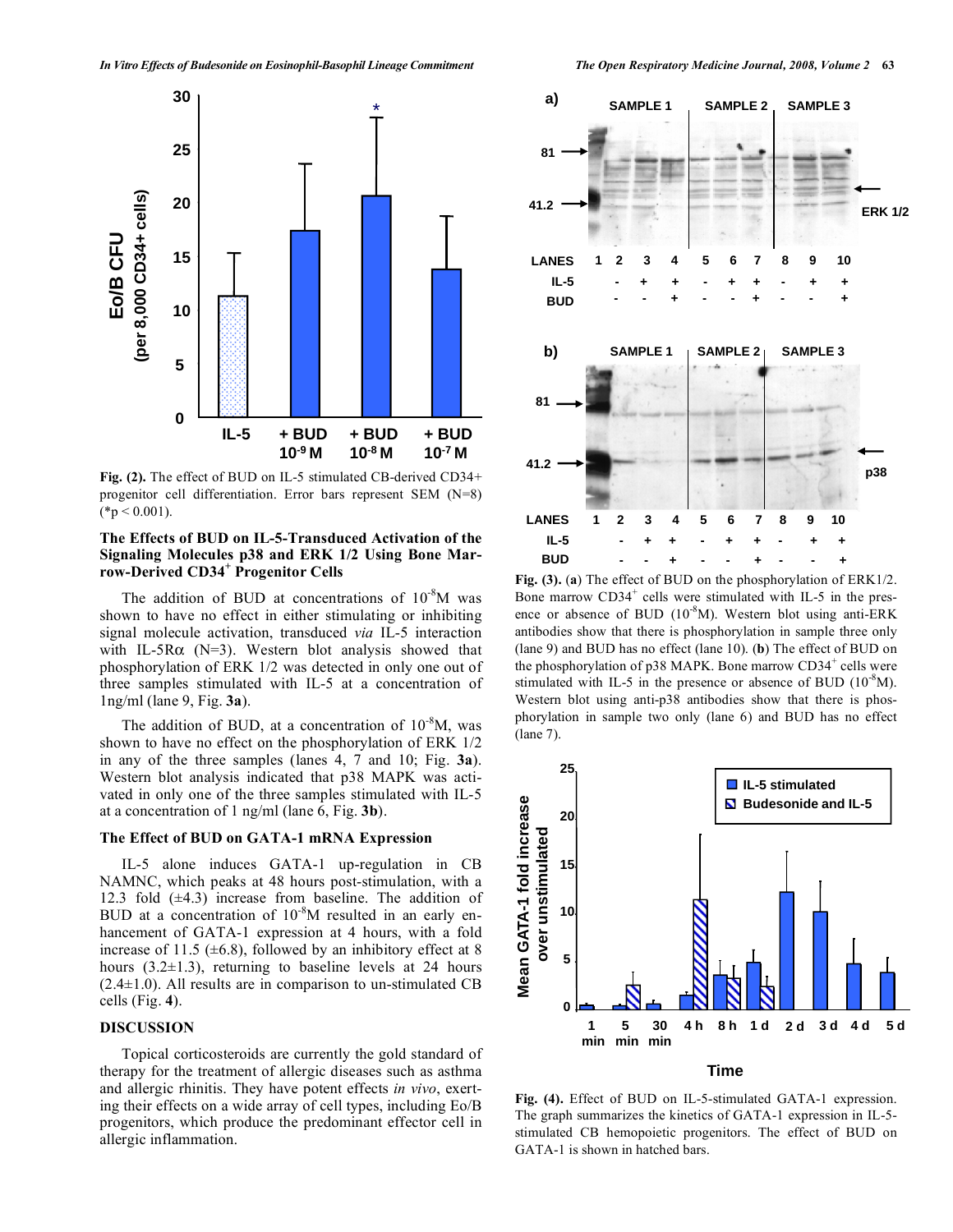One of the aims of this study was to assess *in vitro* the direct effects of the glucocorticoid, BUD, on IL-5-mediated differentiation of bone marrow and CB-derived Eo/B progenitors. Our results show an *increase* in the number of lineage-committed, IL-5-responsive Eo/B progenitors, defined as an enhancement in Eo/B CFU, in the presence of BUD.

 These results may appear counterintuitive, since inhaled steroid treatment has been shown to have a suppressive effect on circulating, bone marrow and tissue hemopoietic progenitors [9,12]. Inhibition of Eo/B progenitors has also been seen in tissue samples, since intranasal corticosteroid treatment results in increased CD34<sup>+</sup>/CD45<sup>+</sup> cell immunostaining in nasal polyp sections; this is interpreted as evidence for arrested CD34<sup>+</sup> differentiation, since there is accompanying reduction of mature eosinophil numbers in tissue [25]. In this context, it is important to note that airway eosinophils, while clearly markers of airway inflammation/exacerbation risk, may not always be directly involved in the pathogenesis of asthma, as evidenced by studies reporting persistent asthmatic responses in patients despite near ablation of blood and tissue eosinophils by anti-IL-5 therapy [26]; this could also be related to the incomplete effect of anti-IL-5 on eosinophil differentiation [27], or to confounding corticosteroid effects, or to a combination of these factors. In addition, Kuo *et al*. [28] have shown that in cultures of peripheral blood non-adherent, non-T-cell populations, dexamethasone at 10<sup>-6</sup>M causes a significant *decrease* in eosinophil CFU; however, these cultures were not supplemented with an exogenous colony stimulating factor, which likely accounts for the conflicting results.

 Other *in vitro* studies have also given some conflicting data on the role of corticosteroids on eosinophils and their progenitors. For example, the addition of hydrocortisone  $(10<sup>-5</sup>M)$  to cultures of peripheral blood and bone marrow NAMNC, resulted in greater than 95% inhibition in eosinophil colony formation [29]. Slovick *et al*. demonstrated, using unfractionated bone marrow, an inhibition in the number of eosinophil colonies in cultures with hydrocortisone at 10-6M [15]. Of note in this latter study, hydrocortisone at the same concentration and in the presence of conditioned media (a source of colony stimulating activity), actually stimulated an increase in eosinophil colonies in bone marrow depleted of monocytes and T cells. Barr *et al*. [17] described the enhancing effects of physiological and pharmacological concentrations of hydrocortisone  $(10^{-7}M$  and  $10^{-6}M)$  in increasing eosinophil colony numbers from cultures of human bone marrow. This was further substantiated by Butterfield *et al*. [30] who showed that incubation of bone marrow cells with micromolar concentrations of hydrocortisone resulted in a stimulation of eosinophil colony numbers. It was also shown in that study that administration of oral prednisone, while causing a significant decrease in bone marrow and peripheral blood eosinophil numbers, was not able to inhibit peripheral blood and bone marrow eosinophil colony numbers, thereby supporting the pro-eosinopoietic role of corticosteroids.

 In a murine model, Gaspar Elsas *et al*. [18] demonstrated that the addition of dexamethasone  $(10<sup>-7</sup>M)$  to cultures of bone marrow from naïve mice caused a significant *increase* in GM-CSF-induced myeloid colony formation. Specifically, dexamethasone at  $10^{-8}M$  and  $10^{-7}M$ , resulted in a significant increase both in the frequency of pure eosinophil colonies

and in the size of eosinophil colonies. In order to confirm these results, normal, naïve mice were administered dexamethasone *in vivo*, and bone marrow was harvested 24 hours later. Cultures of bone marrow cells yielded an increase in GM-CSF-induced colony formation, as well as in eosinophil colony size. Therefore, both *in vitro* and *in vivo* treatment with dexamethasone can result in selective enhancement of the eosinophil lineage and in myelopoiesis in general.

 As a means of identifying a potential mechanism of the enhancing action of BUD on IL-5-mediated Eo/B differentiation, we focused on two mechanisms which increase IL-5 signaling through IL-5R $\alpha$  on progenitor cells. The first, the expression of IL-5R $\alpha$  on CD34+ progenitor cells, was examined since there is an increase in the proportion of bone marrow CD34<sup>+</sup> progenitor cells expressing IL-5R $\alpha$  24 hours after allergen challenge in asthmatic subjects [10], and pretreatment with BUD *in vivo* partially reduces baseline levels of CD34<sup>+</sup>IL-5R $\alpha$ <sup>+</sup> bone marrow cells, but does not abrogate the allergen-induced upregulation [9]. Upham *et al*. demonstrated that the retinoic acid-induced reduction in the number of cells expressing IL-5R $\alpha$  is accompanied by a reduction in the intensity of expression as measured by relative fluorescence intensity [31]. However, our current results indicate that BUD, at  $10^{-8}M$ , is unable to stimulate an increase in the intensity of expression of IL-5R $\alpha$  on CB CD34<sup>+</sup> progenitor cells as measured by sMFI. As a result, we conclude that BUD does not mediate its enhancing effects *via* increased IL-5 $R\alpha$  up-regulation or receptor density expression.

 The second mechanism examined was the effect of BUD on IL-5 signaling *via* IL-5R. IL-5 signal transduction has been characterized previously by Adachi and Alam [32]. There are two main pathways of IL-5 signal transduction, the Ras-MAPK pathway and the JAK-STAT pathway [23,33]. IL-5 signaling *via* the Ras-MAPK pathway, specifically on the phosphorylation and activation of the ERK 1/2 and p38 signaling molecules, is critical for eosinophil function, including eosinophil survival, activation, degranulation and chemotaxis [23,34,35]. We hypothesized that BUD may mediate its enhancing effects *via* increased IL-5 signaling, and that this would lead to an increase in signaling molecules p38 and ERK 1/2 phosphorylation and activation. Our results demonstrated that in those samples where there was IL-5 transduced phosphorylation of p38 MAPK or ERK 1/2, the addition of BUD resulted in no measurable increases in phosphorylation by Western blotting. One possible problem is that we were unable to consistently attain baseline levels of IL-5-induced phosphorylation in our samples. However, there is no *a priori* evidence to suggest that BUD would cause an inhibition of p38 MAPK or ERK 1/2 phosphorylation, and this is supported by the fact that IL-5 signaling events are necessary for the observed BUD enhancing effects. With the numerous pathways and signaling molecules involved in the IL-5 signal transduction cascade, we are not able to definitively eliminate increased signaling through p38 MAPK or ERK 1/2 as a mechanism for our observed BUD-mediated enhancement of Eo/B CFU.

 The kinetics of IL-5-induced GATA-1 expression have not been previously described. The promoter region of the IL-5 receptor contains binding sites for different transcription factors, Ap1, AP-1, GATA-1, and PU.1 [36]. GATA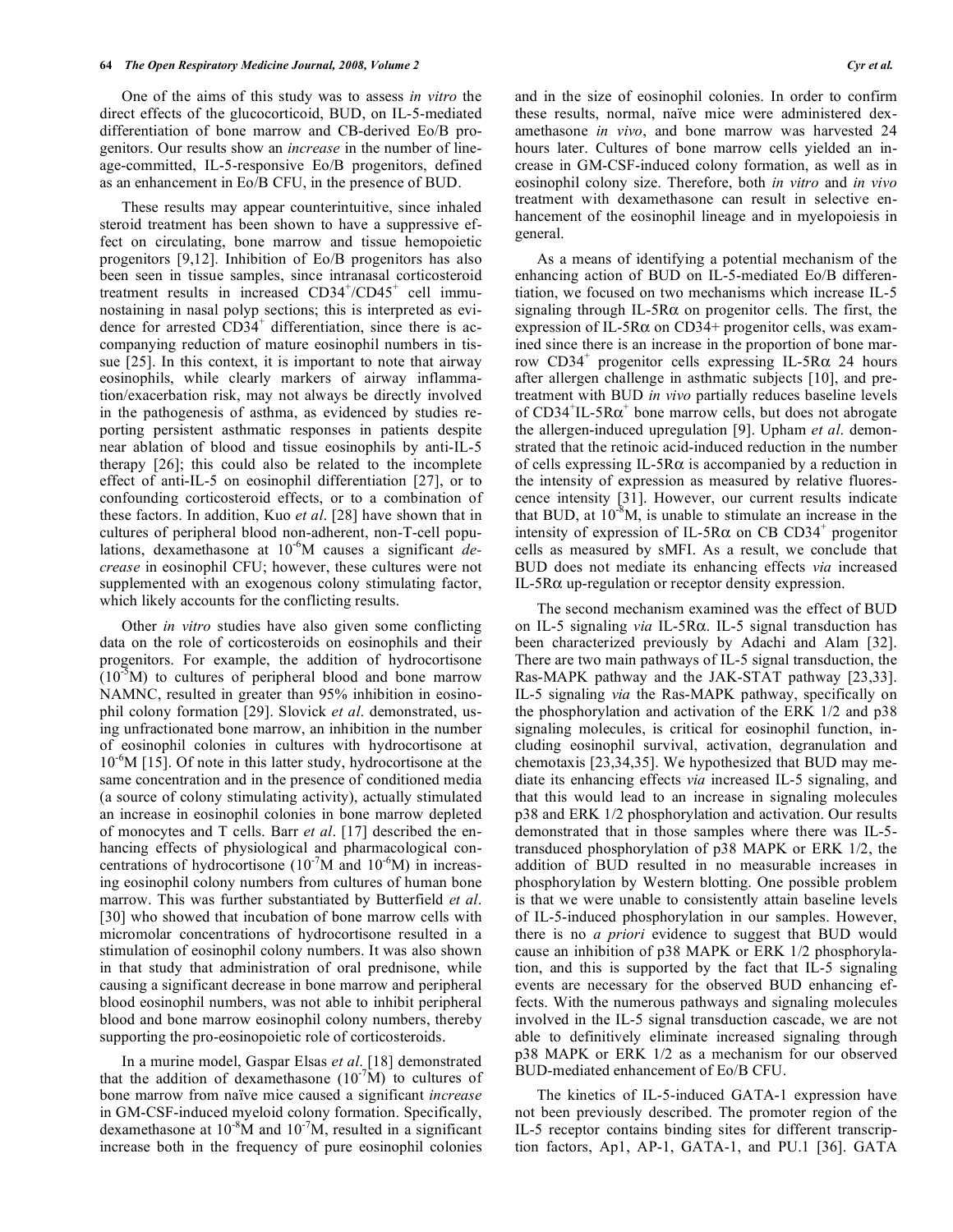#### *In Vitro Effects of Budesonide on Eosinophil-Basophil Lineage Commitment The Open Respiratory Medicine Journal, 2008, Volume 2* **65**

transcription factors are a family of factors with a conserved zinc-finger domain that bind DNA consensus GATA sequences [37]. GATA-1 is expressed in erythroid cells, megakaryocytes, mast cells and eosinophils [38] as well as Sertoli cells, and is a key transcription factor for the development of eosinophils from CD34<sup>+</sup> hemopoietic progenitors. CD34<sup>+</sup> CB cells infected with an adenoviral vector containing GATA-1 were strongly supported into eosinophil differentiation. Moreover, the deletion of high-affinity GATA-binding sites within the GATA-1 promoter in a murine model leads to eosinophil loss [39]. Our results show that the peak of GATA-1 mRNA expression was at 2 days of IL-5 incubation. The addition of BUD led to a GATA-1 mRNA peak at a much earlier time point (4 hours); this may explain the increase in Eo/B CFU consistently seen with *in vitro* BUD whether CB or bone marrow progenitors are utilized. Similar glucocorticoid effects on transcription factor-induced cytokine expression have been described elsewhere [40]. In studies of stem-cell factor (SCF) regulation, the addition of BUD lead to a decrease in SCF mRNA expression while the addition of IL-1 $\beta$  resulted in an initial increase, which could be blocked by RU486, a glucocorticoid antagonist [40]. The authors speculated that potentiation by BUD of the IL-1 $\beta$ -induced SCF expression was related to an increased stability of SCF mRNA, and increased SCF gene transcription. A similar explanation may underlie BUD potentiation of IL-5-induced GATA-1 mRNA expression in our study. Moreover, since GATA-1 is auto-regulatory, in that it can positively regulate its own promoter [41,42], an earlier peak of GATA-1 expression and activity induced by BUD could be amplified and lead to increases in Eo/B differentiation.

# **CONCLUSION**

 In summary, we have demonstrated that BUD leads to an increase in Eo/B lineage commitment. While the reasons for this may be multiple, we have shown that an initial increase in GATA-1 mRNA expression in IL-5-stimulated Eo/B progenitors may underlie the phenomenon. Further studies to examine Eo/B lineage-specific transcription factor expression and regulation in Eo/B progenitors may clarify the role of corticosteroids in Eo/B differentiation, and lead to more rational therapy for allergic diseases.

# **ACKNOWLEDGEMENTS**

 We would like to thank the Canadian Institutes of Health Research, and AllerGen NCE Inc. for funding this study, Lynne Larocque for helping with manuscript preparation, and the Labour and Delivery department at McMaster University Medical Centre for supplying the cord bloods.

# **REFERENCES**

- [1] Denburg JA, Telizyn S, Messner H, *et al*. Heterogeneity of human peripheral blood eosinophil-type colonies: Evidence for a common basophil-eosinophil progenitor. Blood 1985; 66: 312-318
- [2] Denburg JA, Messner H, Lim B, Jamal N, Telizyn S, Bienenstock J. Clonal origin of human basophil/mast cells from circulating multipotent hemopoietic progenitors. Exp Hematol 1985; 13: 185-188
- [3] Sanderson CJ. Interleukin-5, eosinophils, and disease. Blood 1992; 79: 3101-3109
- [4] Otsuka H, Dolovich J, Befus AD, Telizyn S, Bienenstock J, Denburg JA. Basophilic cell progenitors, nasal metachromatic cells, and peripheral blood basophils in ragweed-allergic patients. J Allergy Clin Immunol 1986; 78: 365-371

- [5] Linden M, Svensson C, Andersson M, *et al*. Circulating eosinophil/basophil progenitors and nasal mucosal cytokines in seasonal allergic rhinitis. Allergy 1999; 54: 212-219
- [6] Cyr MM, Hayes LM, Crawford L, Baatjes AJ, Keith PK, Denburg JA. The effect of desloratadine on eosinophil/basophil progenitors and other inflammatory markers in seasonal allergic rhinitis: a placebo-controlled randomized study. Int Arch Allergy Immunol 2005; 138: 209-216
- [7] Gibson PG, Manning PJ, O'Byrne PM, *et al.* Allergen-induced asthmatic responses: Relationship between increases in airway responsiveness and increases in circulating eosinophils, basophils, and their progenitors. Am Rev Respir Dis 1991; 143: 331-335
- [8] Dorman SC, Sehmi R, Gauvreau GM, *et al*. The kinetics of bone marrow eosinophilopoiesis and associated cytokines after allergen inhalation. Am J Respir Crit Care Med 2004; 169: 565-572
- [9] Wood LJ, Sehmi R, Gauvreau GM, *et al*. An inhaled corticosteroid, budesonide, reduces baseline but not allergen-induced increases in bone marrow inflammatory cell progenitors in asthmatic subjects. Am J Respir Crit Care Med 1999; 159: 1457-1463
- [10] Sehmi R, Wood LJ, Watson R, *et al*. Allergen-induced increases in IL-5 receptor  $\alpha$ -subunit expression on bone marrow-derived CD34<sup>+</sup> cells from asthmatic subjects. A novel marker of progenitor cell commitment toward eosinophilic differentiation. J Clin Invest 1997; 100: 2466-2475
- [11] Dorman SC, Efthimiadis A, Babirad I, *et al.* Sputum CD34+IL- $5R\alpha$ + cells increase after allergen: evidence for in situ eosinophilopoeisis. Am J Respir Crit Care Med 2004; 169: 573-577
- [12] Gibson PG, Wong BJ, Hepperle MJ, *et al*. A research method to induce and examine a mild exacerbation of asthma by withdrawal of inhaled corticosteroid. Clin Exp Allergy 1992; 22: 525-532
- [13] Gauvreau GM, Wood LJ, Sehmi R, *et al.* The effects of inhaled budesonide on circulating eosinophil progenitors and their expression of cytokines after allergen challenge in subjects with atopic asthma. Am J Respir Crit Care Med 2000; 162: 2139-2144
- [14] Gibson PG, Dolovich J, Girgis-Gabardo A, *et al*. The inflammatory response in asthma exacerbation: changes in circulating eosinophils, basophils and their progenitors. Clin Exp Allergy 1990; 20: 661-668
- [15] Slovick FT, Abboud CN, Brennan JK, Lichtman MA. Modulation of *in vitro* eosinophil progenitors by hydrocortisone: role of accessory cells and interleukins. Blood 1985; 66: 1072-1079
- [16] Rosenthal RL, Wald N, Yager A, Litwins J. Effects of cortisone and ACTH therapy on eosinophils of the bone marrow and blood. Proc Soc Exp Biol Med 1950; 75: 740-741
- [17] Barr RD, Volaric Z, Koekebakker M. Stimulation of human eosinophilopoiesis by hydrocortisone *in vitro*. Acta Haematol 1987; 77: 20-24
- [18] Gaspar Elsas MI, Maximiano ES, Joseph D, *et al*. Upregulation by glucocorticoids of responses to eosinopoietic cytokines in bonemarrow from normal and allergic mice. Br J Pharmacol 2000; 129: 1543-1552
- [19] Ward C, Walters H. Airway wall remodelling: the influence of corticosteroids. Curr Opin Allergy Clin Immunol 2005; 5: 43-48
- [20] Wiley RE, Cwiartka M, Alvarez D, *et al*. Transient corticosteroid treatment permanently amplifies the Th2 response in a murine model of asthma. J Immunol 2004; 172: 4995-5005
- [21] Miltenyi S, Muller W, Weichel W, Radbruch A. High gradient magnetic cell separation with MACS. Cytometry 1990; 11: 231- 238
- [22] Denburg JA, Telizyn S, Belda A, Dolovich J, Bienenstock J. Increased numbers of circulating basophil progenitors in atopic patients. J Allergy Clin Immunol 1985; 76: 466-472
- [23] Pazdrak K, Schreiber D, Forsythe P, Justement L, Alam R. The intracellular signal transduction mechanism of interleukin 5 in eosinophils: the involvement of lyn tyrosine kinase and the Ras-Raf-1-MEK-microtubule-associated protein kinase pathway. J Exp Med 1995; 181: 1827-1834
- [24] Pfaffl MW. A new mathematical model for relative quantification in real-time RT-PCR. Nucleic Acids Res 2001; 29: e45
- [25] Kim YK, Uno M, Hamilos DL, *et al*. Immunolocalization of CD34 in nasal polyposis. Effect of topical corticosteroids. Am J Respir Cell Mol Biol 1999; 20: 388-397
- [26] Leckie MJ, ten Brinke A, Khan J, *et al*. Effects of an interleukin-5 blocking monoclonal antibody on eosinophils, airway hyperresponsiveness, and the late asthmatic response. Lancet 2000; 356: 2144-2148